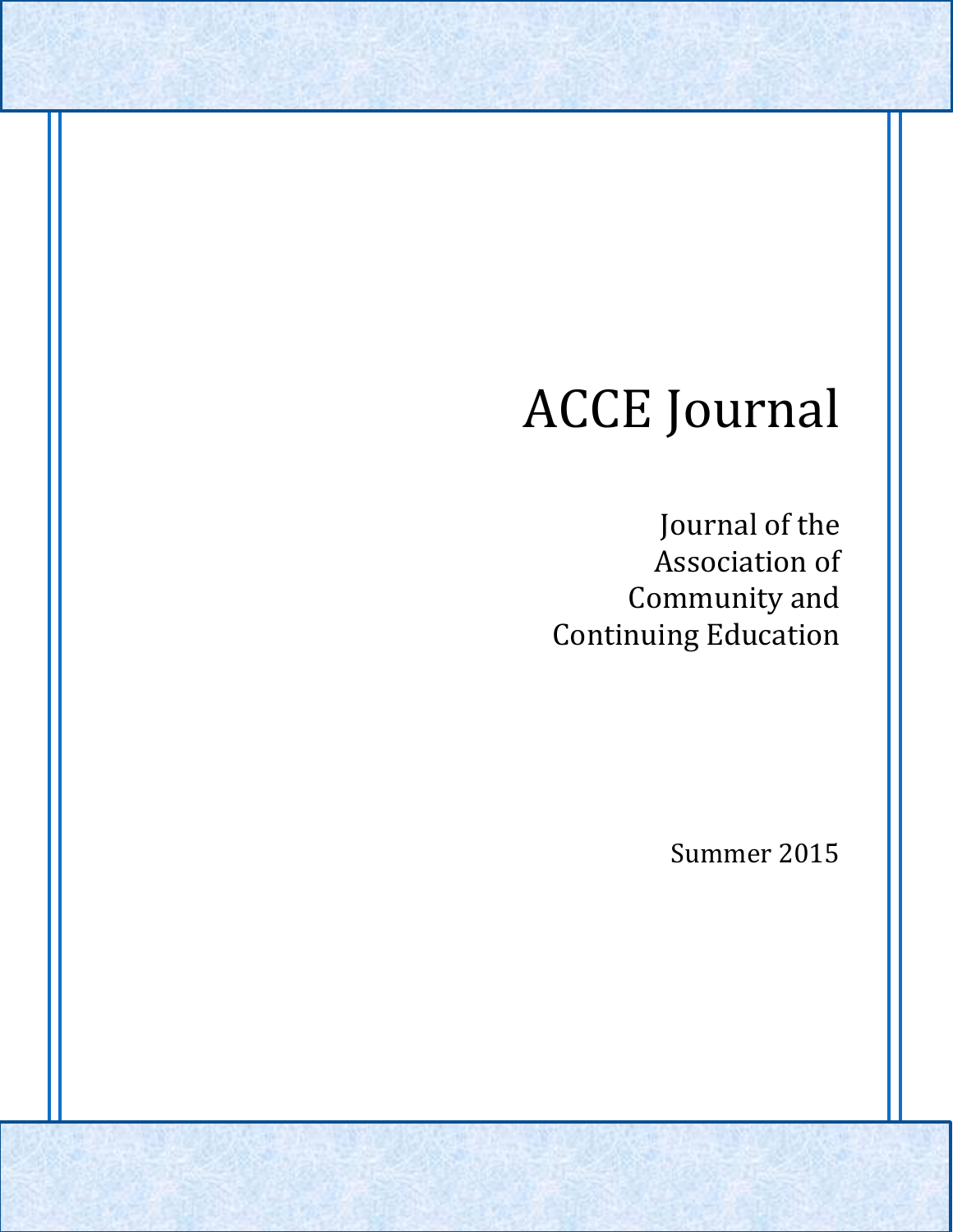# *SAVE THESE DATES!*

- *October 2015 (exact date TBD): One Day Northern Drive-In Workshop in Sacramento at the Chancellor's Office*
- *Thursday, November 5, 2015: One Day Southern Drive-In Workshop at North Orange CCD's Anaheim Campus*
- *February 24 – 26, 2015: ACCE Annual Conference in beautiful Monterey, California*

*Stay tuned for more details but do save the dates for our upcoming events. Monterey promises to be a spectacular conference location – the luxurious Intercontinental Hotel is located on the water, in the heart of Cannery Row, and we've negotiated an unbelievable rate. We have already planned a number of "not-to-be-missed" sessions and the call for presentations will be issued shortly. Bring the family and stay the weekend – the world famous Monterey Bay Aquarium is located almost next door to the hotel! And great news for ACCE members coming in from Los Angeles: Alaska Airlines is scheduling additional direct flights from LAX to the Monterey Airport!*

*For the One Day Workshops – which provide an incredibly rich return for a modest investment of time and expense – our theme is "New Math: Plans + Partnerships = Potential" and the sessions we're planning will bring you the critical information you need to effectively respond to an ever changing landscape of opportunities as well as challenges.*

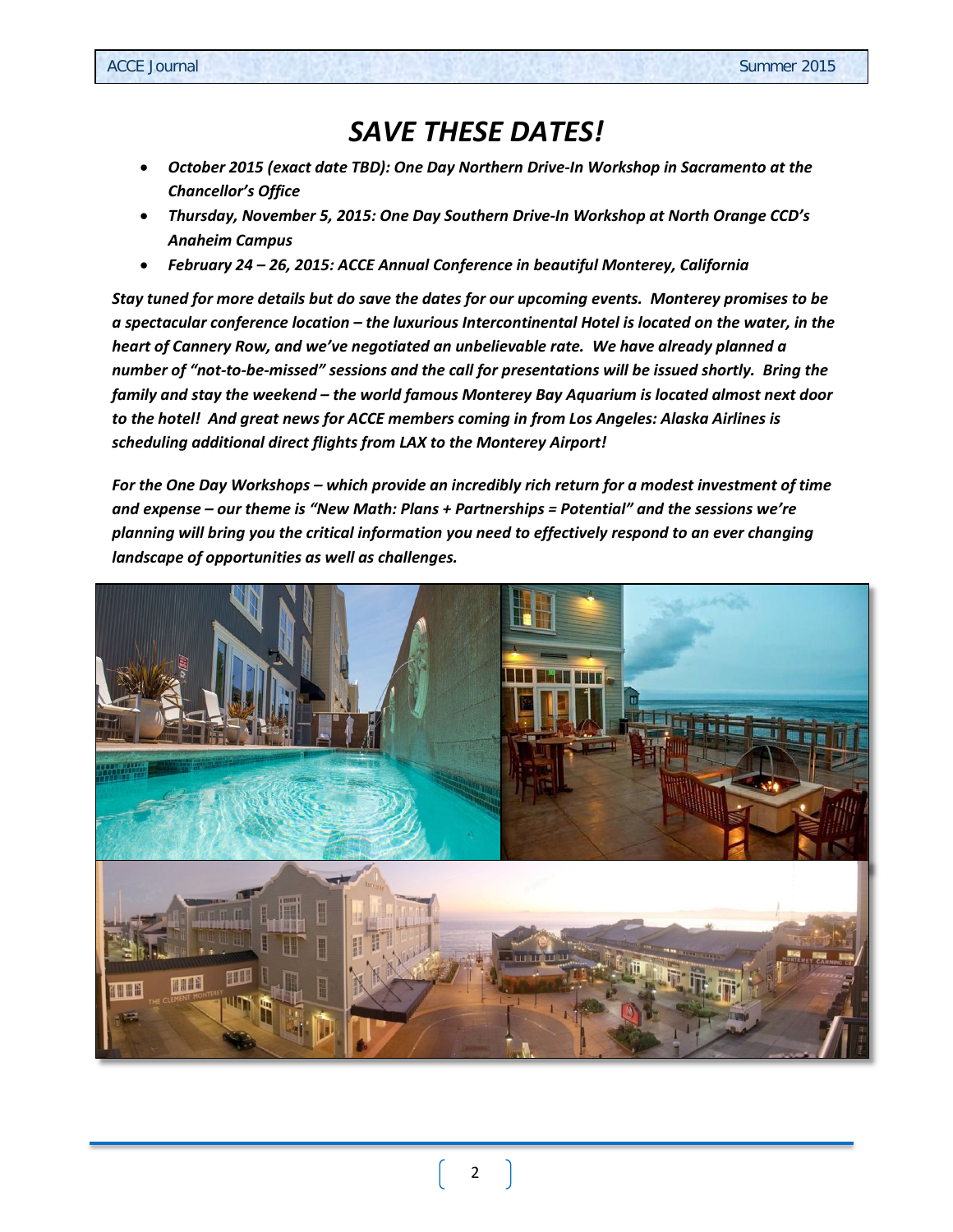### *Passing the Torch – Messages from ACCE Presidents Donna Burns and Jarek Janio*

#### *From 2014/15 ACCE President Donna Burns*

I write this with just one week left in the 2014-15 academic year. So let me start by welcoming Jarek Janio as the incoming ACCE President! He has served on your board in several capacities and has a big heart for our students and programs.



We also have a new board member, Madelyn Arballo, joining as Continuing Education Council Leader (South). A big "Thank you and well done!" goes to two outgoing board members: Betty Sedor served as Community Education Council Leader (South), and Mary Walker served as Secretary/Historian.

I'm also just one week away from retirement, and when you read this, I will probably be in a motorhome on my way to Chicago, where my husband and I will spend the non-snowy months near our daughter and grandsons. It has been truly wonderful working with ACCE colleagues throughout the state. What a dedicated, hardworking, competent bunch you are!

Here are just a few things that make me grateful for the past year with ACCE:

- We saw a successful completion of AB86 Adult Education planning and new Adult Education Block Grant funding passed.
- We will receive increased apportionment funding starting July 1, 2015 for noncredit Career Development, College Preparation

#### *From 2015/16 ACCE President Jarek Janio*

I feel truly honored to have been chosen to serve as ACCE President for the 2015/16 academic year and I would like to take this opportunity to thank Donna Burns from Mt. San Antonio College who has been in this role for the last year. Donna



has been a truly exceptional educational leader and I feel really privileged to follow her footsteps.

These truly are exciting and challenging times for noncredit education in California. We are looking forward to a much better fiscal climate than we could even imagine two or three years ago. Governor's budget for 2015/16 has been described as the best financial plan for community colleges in years. AB 86 and CDCP funding, for example, should improve our institutions' overall budgetary outlook for years to come.

At the same time, issues of accountability as evidenced by the Institutional Effectiveness Partnership Initative (IEPI), Chancellor's Office Scorecard Advisory Group, Student Success and Support Program (SSSP) and noncredit progress indicators bring about a number of challenges in terms of better documentation of our programs but most importantly, better reflection of noncredit successes. I am really proud to announce that ACCE has been very active in each one of these initiatives and our collective thanks should go to all members of the ACCE Board. All of us on the Board feel very privileged to serve on the cutting edge of changes and challenges that we face as noncredit practitioners.

As noncredit gains in significance throughout the state, the role of faculty in noncredit curriculum development and their input are sought through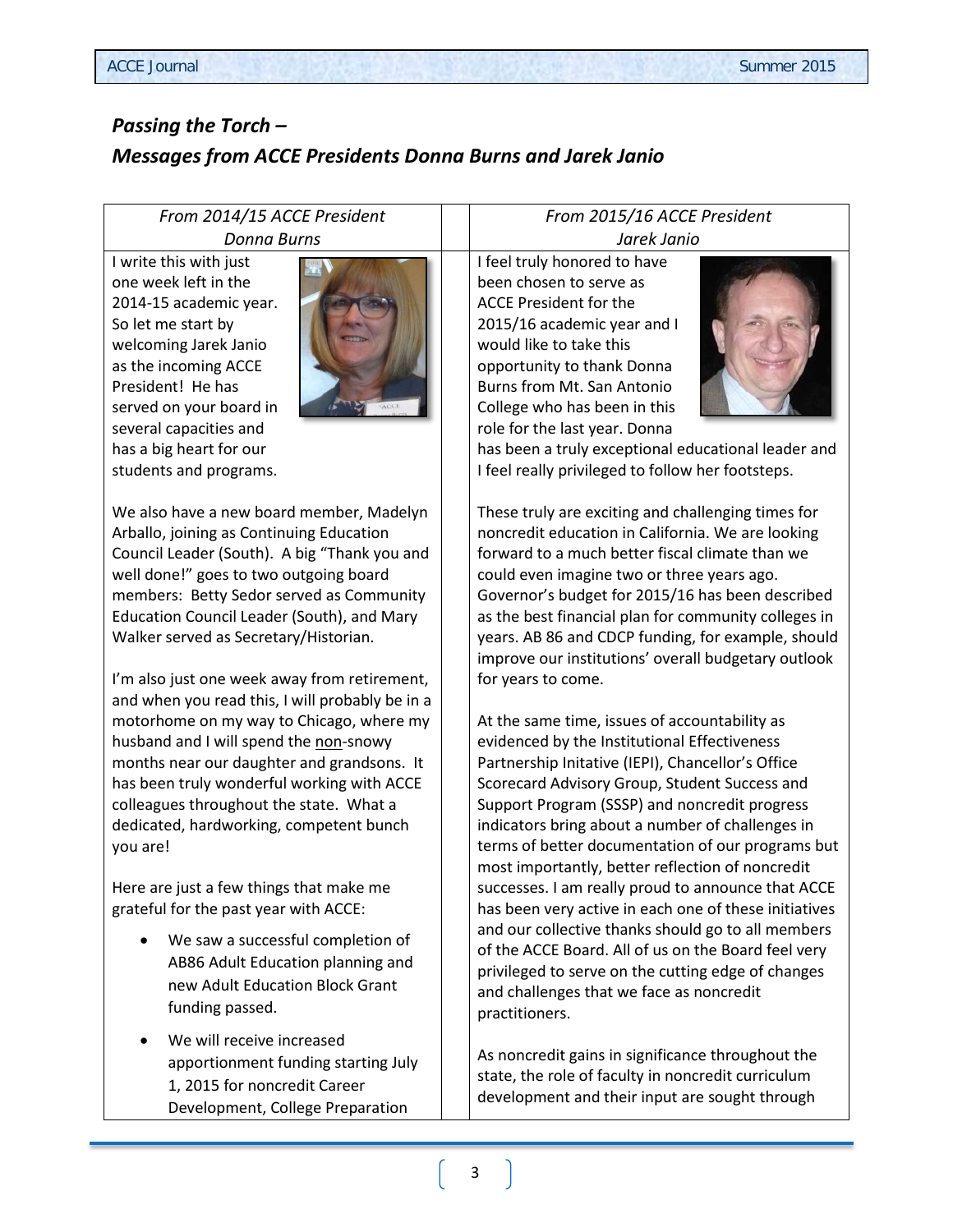| (CDCP) classes as a result of the 2014                                                                                                             | Academic Senate for California Community Colleges                                                                                                                                                                                                                                                                                                                                                                                     |
|----------------------------------------------------------------------------------------------------------------------------------------------------|---------------------------------------------------------------------------------------------------------------------------------------------------------------------------------------------------------------------------------------------------------------------------------------------------------------------------------------------------------------------------------------------------------------------------------------|
| <b>Budget Trailer Bill.</b>                                                                                                                        | activities such as Curriculum Institutes and Plenary                                                                                                                                                                                                                                                                                                                                                                                  |
| <b>Community Education programs</b><br>weathered a tough recession and<br>have emerged with fresh ideas and<br>new opportunities.                  | Sessions. Again, ACCE has been instrumental in<br>informing the content of presentations and<br>discussions among faculty members as their<br>interest in continuing education grows while<br>colleges create more educational opportunities for<br>their students.<br>Finally, as I look towards this year, I can only<br>encourage you to pitch in to the extraordinary work<br>that ACCE is doing. Please consider serving on ACCE |
| ACCE members gathered at regional<br>workshops and an annual conference<br>to learn from experts and network<br>among colleagues and friends.      |                                                                                                                                                                                                                                                                                                                                                                                                                                       |
| Our membership continued to grow.                                                                                                                  | Board, a role that is bound to influence or even<br>change your professional life. I believe that all                                                                                                                                                                                                                                                                                                                                 |
| ACCE board members volunteered<br>countless hours of their time to serve<br>our professional community, our<br>community college system, and adult | Board members who have served and who are<br>currently serving will attest to that statement.<br>Networking, exposure to state-wide issues, and<br>professional growth are just unparalleled.                                                                                                                                                                                                                                         |
| learners statewide. I was so very<br>privileged to work with them.                                                                                 | As the incoming President of ACCE, I am looking                                                                                                                                                                                                                                                                                                                                                                                       |
| Thank you for the many ways you have<br>enriched me and helped me grow! I wish you<br>all the best for the coming year!                            | forward to further the organization's agenda to see<br>how our collective leadership can contribute to the<br>betterment of the noncredit system and its<br>students in the state.                                                                                                                                                                                                                                                    |
| Donna Burns<br>ACCE 2014/15 President                                                                                                              | Jarek Janio, Ph.D.                                                                                                                                                                                                                                                                                                                                                                                                                    |
|                                                                                                                                                    | Sincerely,<br>ACCE 2015/16 President                                                                                                                                                                                                                                                                                                                                                                                                  |

# Make Your Customers Smile — Create an Attention Grabbing Community Education Brochure Cover

#### *By Rosie Armstrong Community Education Co-Council Leader (North)*



Have you ever stood in a line at the grocery store and while waiting to pay for your items, you start looking at the nearby magazine rack? What caught your attention? Was it a Kardashian? Was it a scrumptious Mexican Taco Salad or maybe it was a picture of a cute baby? As you reach over for that magazine, do you instantly start thumbing through it?

Well, if you do, we can surely relate. Every semester at Gavilan College Community Education, we embark on a cover selection process which adds the 'frosting on our cake' of classes. This summer, our brochure was full of 'spa-do-it-yourself' classes. We wanted our customers to indulge themselves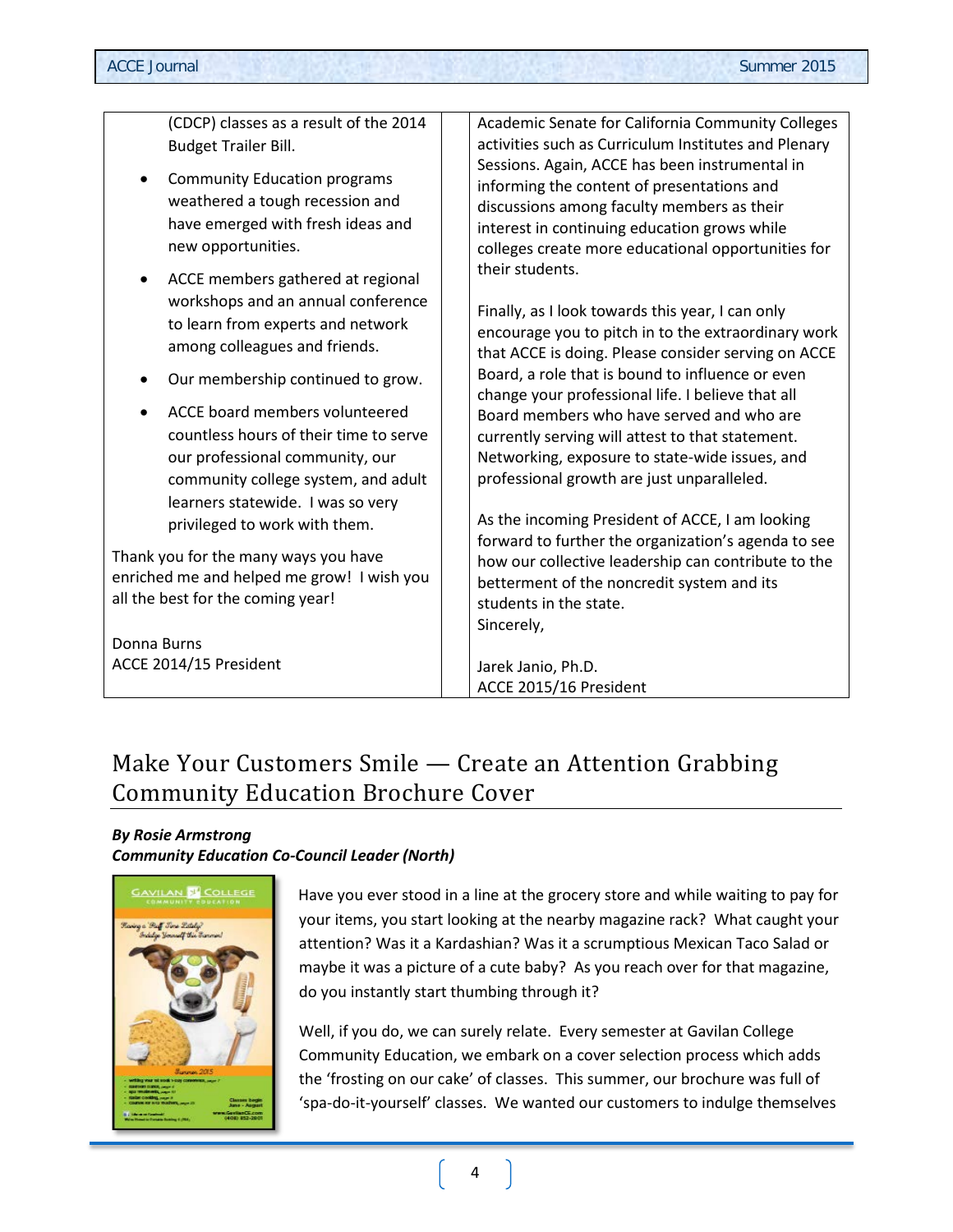with our classes this summer. So, off to fabulous Shutterstock.com to find pretty spa and zen-like cover images. Don't get me wrong, the images are great, but the question is what will speak to our customers? Images of a rock, a bathrobe, a cucumber mask, a loofah, or how about a dog with a cucumber mask holding a loofah? Yes, a dog (grin, grin, smile)! Our Community Education office is full of animal lovers and so is our community. Our classes reflect this fact. We offer classes in Veterinary Assistant training, cooking for your pets, dog training and more, so, why not incorporate an image of a dog or cat to invoke something that speaks directly to your reader.

LERN addresses the issue of cover selection in their whitepaper on the Fundamentals of Brochure Design. As principle #3 states, *"The Cover drawing should be full and just fill the page. Use a drawing or picture that evokes a positive feeling. The best kind of graphics are of classes and those of the community."* Next, use LERN's AIDA Principle of *Attention, Interest, Desire and Action.* They also advocate use of a single large graphic and supporting marketing tag line to catch their readers' attention. Thank you to Betty Sedor of El Camino College and Francis DeNisco of Las Positas College for

presenting this info to us at ACCE's recent Annual Conference in San Diego. So using these guidelines, what was our tag line, you ask? Our staff came up with the brilliant tag line of *'Having a Ruff Time Lately? Indulge Yourself this Summer!'* Our customer response has been giddy and positive and even one of campus center managers was quick to compliment us and told us how she was in love with our cover and how she couldn't wait to get a copy of our brochure on her desk! You can visit Gavilan College's Community Education page at [http://www.gavilance.com/.](http://www.gavilance.com/)



Other Community Education programs around the state also utilize the same LERN principles. At El Camino College, Betty Sedor has an awesome Kid's College. Her brochure cover reflects positive images of children wearing medals. They appear as a team guided by their 'teacher/coach.' The large image also makes the reader

smile instantly. Her Kid's College program consists of English, Math, Sports, Theatre, Academic Strategies and more classes for 'champions.' With the cover focus on Kid's College, she also tells the customer exactly how to register for their classes either by phone, or online and where to find these classes in her brochure. Her tag line, 'Inspiring Champions' speaks to her community and speaks to her



variety of classes. Oh and by the way, her office is a champion program as well; note the top left sunburst image of the ACCE two-time award winner. You can visit El Camino Community Education's website at [http://www.eccommunityed.com/.](http://www.eccommunityed.com/)

Like El Camino, Cerritos College Community Education also has a dynamic Kid's College program. Patricia Robbins Smith says, "We like our cover, made us smile when we first saw his face and still does every time we see it!" No doubt, the positive feeling has translated to her community as well. Although it is too early to measure how this image is translating to enrollment, she also reports that they have received more comments and calls than ever before with people commenting on the cover. "We really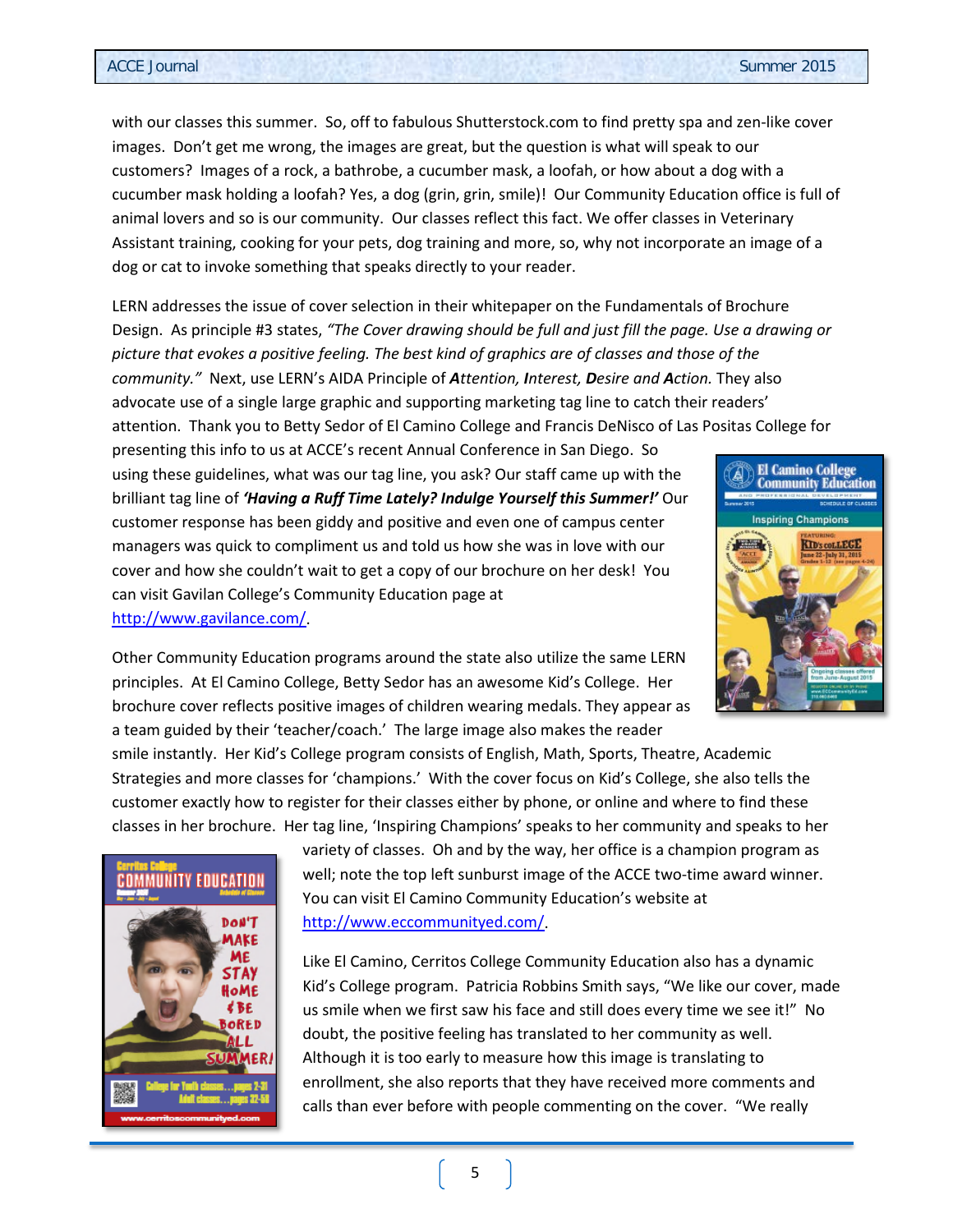wanted something that just caught folks' eye and would make them want to look inside…and we think this achieved that," says Patricia. As you look at their cover, the child is cute and is calling on the reader to take action to enroll their child into Kid's College to prevent boredom this summer. The cover also provides their website and page numbers to make it easy for the customer to locate their Kid's College program. As to why Patricia chose this image, she states, "We have a huge summer kids program, so we always put that first and foremost in our schedule for that quarter and put a kid's picture on for our summer schedule." She clearly knows who her customer is and makes sure that her cover communicates this fact as well. You can visit Cerritos Community Education's website at [http://cerritoscommunityed.com/.](http://cerritoscommunityed.com/)

#### *MEMBERSHIP MATTERS*

**As Rafiki said to Simba in Disney's** *The Lion King***, 'It is time…'**

**And yes, it is time to renew your ACCE membership or join ACCE if you are not yet a member. We depend on a strong membership to ensure that ACCE remains a strong organization, ready to advocate for our programs. The membership year runs from July 1 – June 30 each year, so even if you joined in January or February to take advantage of the membership discount for the annual conference, it is time now to renew your annual membership.**

**What you gain from ACCE membership** 

- **Representation at the regional, state and national levels**
- **A quarterly newsletter**
- **A statewide college and membership directory**
- **Discount rates to attend both regional workshops and the annual conference**
- **Legislative liaison, analysis and advocacy**
- **Affiliation with other professional organizations**
- **Support and mentoring from an experienced network of professionals**

**You can inquire about ACCE membership at: [http://acceonline.org](http://acceonline.org/) or contact Graciela Vasquez (**[gvasquez@cerritos.edu\)](mailto:gvasquez@cerritos.edu). **Cost for this year's membership remains unchanged: \$60.00 per year per person, but if there are three or more people from the same site, the membership fee drops to \$53.00 per person.**

# ACCE in your Corner: Advocacy for Continuing Education Programs

In the fall, a field survey of current student support services was conducted to represent the voices of noncredit programs on the SSSP ad hoc committee, which was formed to provide input into the development of the noncredit funding formula and planning processes. Two ACCE board members, Dr. Liza Becker and Mia Ruiz, are serving as ACCE representatives on this committee. Substantial feedback

6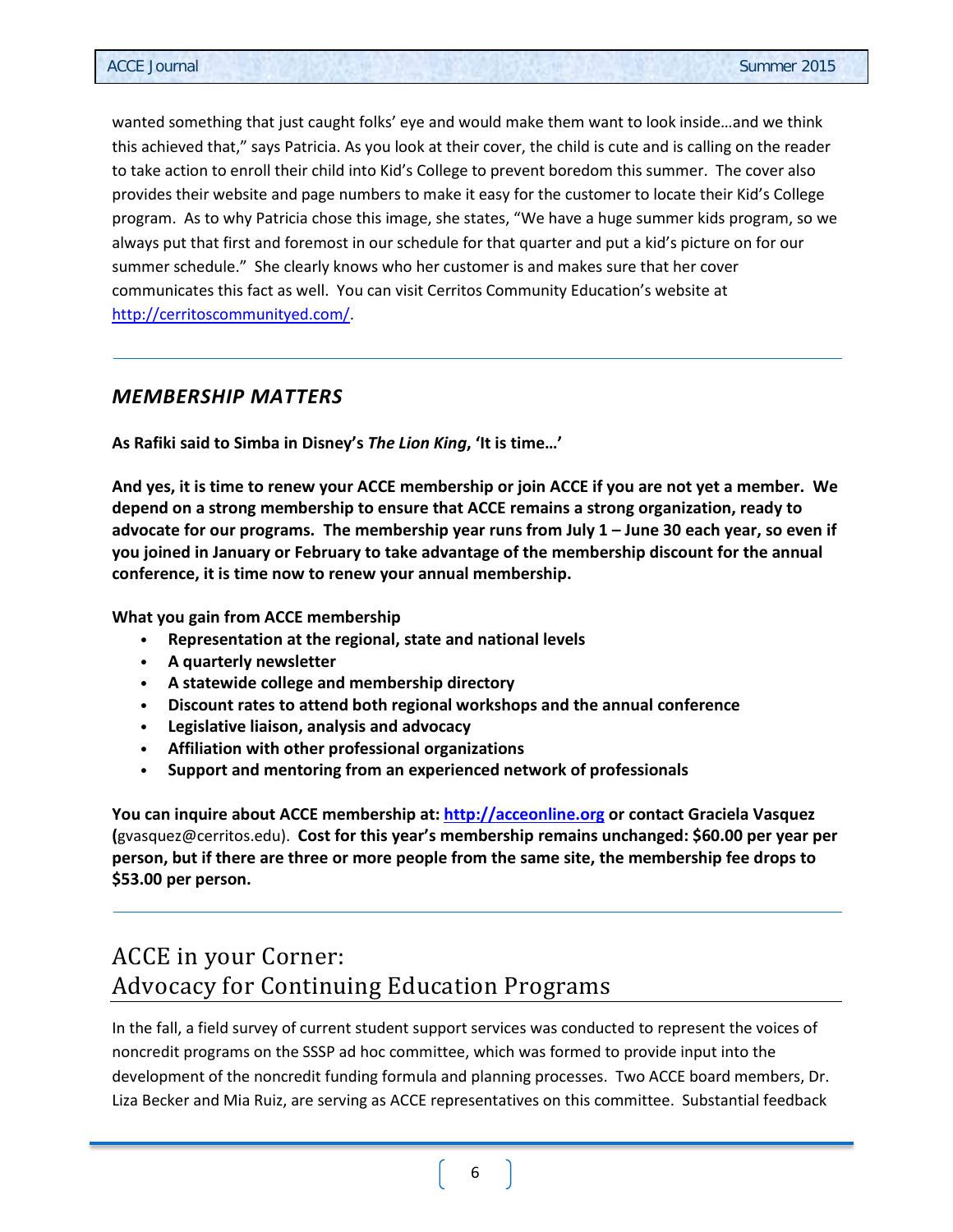from more than 25 districts provided insights that informed discussions on the development of the noncredit SSSP funding formula and the determination of appropriate MIS data elements.

The Noncredit SSSP planning guidelines were unveiled on July 20, 2015, and colleges' plans are due back to the Chancellor's Office by October 30, 2015. The plan development requires inclusivity and shared input from various campus constituencies and signature approval from the local Academic Senate and others. The Chancellor's Office is forming an ongoing Noncredit SSSP workgroup that will meet three times a year. Both Liza and Mia will continue to serve on this committee. The first meeting will likely take place after the plans have been submitted. We'll keep you informed about any developments.

Liza Becker also represented noncredit programs as reader/reviewer of Student Equity Plans at the Chancellor's Office and advocated for inclusion of noncredit CDCP programs in future planning as many noncredit practitioners were excluded from their colleges' planning processes. An area of concern is how the CCCCO will measure the success of a plan when the noncredit programs lack adequate methods for assessing success of their students. Progress indicators and other methods of assessment need to be developed and implemented to ensure that issues of student equity also address our system's most vulnerable student populations.

Speaking of progress indicators, ACCE representatives are continuing to advocate for adding the "SP" (Standard Progress) evaluative symbol addition to existing ones in title 5 (sec. 55023). The Noncredit Task Force Pilot Project was completed in 2012 and ASCCC Resolution was approved in 2013. Currently, several noncredit programs are using SP at the local level, as an indicator of progress for noncredit students and as a valid measure of outcomes.

A Noncredit Task Force on "SP" Progress Indicator was convened by the Chancellor's Office this summer. This ad hoc task force was led by LeBaron Woodyard and facilitated by Eric Nelson, a specialist in the Chancellor's Office Academic Affairs Division. The objective of this task force is to review the feasibility and implementation of SP as a progress indicator. ACCE has been in support of progress indicators as a "grade" for noncredit courses, especially those in CDCP areas, as an indicator of student persistence and success with the "SP" grade, which currently doesn't exist. We would like to see SP as a grade option in title 5 to be used for noncredit only.

On another topic, the Common Assessment Initiative for English, Math and ESL also has representation from ACCE. These common assessments will also address noncredit program assessments in addition to credit. The Common Assessment Initiative team held an intensive four day review in Southern California this summer. This assessment instrument will cover all the levels on noncredit, extending seven or eight levels below transfer. Noncredit faculty from several colleges are participating in both the review and with piloting sections of the test. Look for an update on this important topic in upcoming issues of the *ACCE Journal*.

Finally, ACCE representatives are advocating for our programs in a host of other arenas – one of the many benefits of your ACCE membership! (hint: renew today!!). These advocacy efforts include the following:

7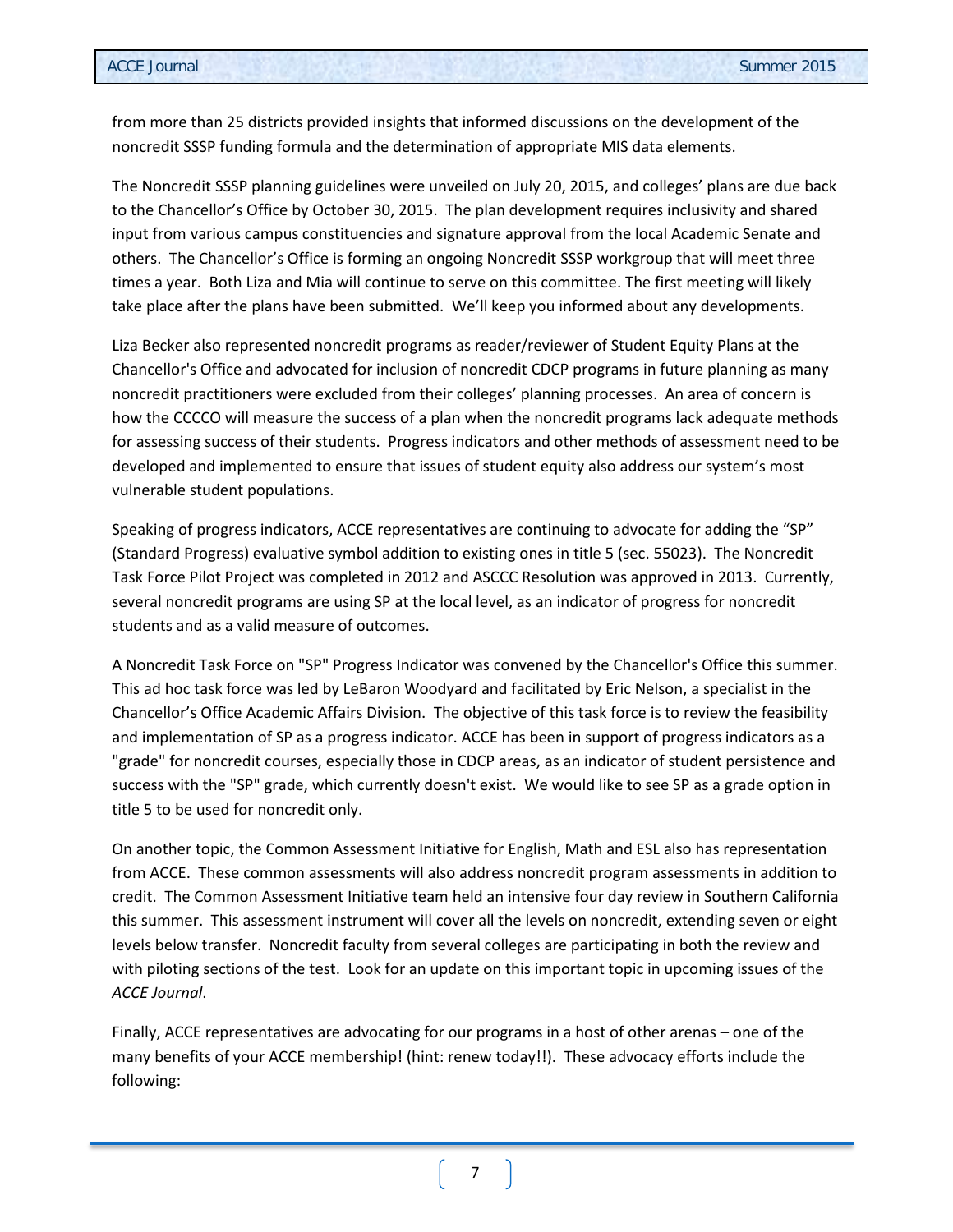- Madelyn Arballo serves on the Basic Skills Advisory Committee. This committee is developing recommendations for the Basic Skills Initiative including how BSI might align with other efforts including SSSP and Equity.
- Erica LeBlanc is a liaison to the Statewide Advisory Committee on Curriculum. Discussion items of note include the revisions to the Program and Course Approval Handbook (PCAH), Progress Indicators, and AB86/Adult Education Block Grant Implementation.
- Graciela Vasquez attends the quarterly CIO Executive Committee. The Committee has addressed issues including accreditation, the PCAH, SSSP and AB86.
- Valentina Purtell and Jarek Janio represent ACCE at the Field Partnership Team, a body which finished its work in June 2015 but is reforming with new guidelines and a new charter under Christian Nelson who is the new administrator for Adult Education Office at the California Department of Education.

As more task forces, work groups, committees, advisory boards are formed to respond to the ever increasing accountability and regulatory measures, ACCE will ensure that our programs are represented!

## *Community Education: Make A Note The Civic Center Act in California Ed Code*

Heard anything about facilities rental and the Civic Center Act on your campus?

The Civic Center act is a portion of education code that describes the use of public facilities, and what costs can be charged to renters as reimbursement for use by a college. The act was recently revised, with legislation proposed in AB 1906 and signed into law in August 2014, to expand the definition how colleges can get reimbursed for maintenance, repair, and restoration: ed. code 82537 et seq.

Community Colleges are required to comply with the Civic Center act this year. Guidelines on how to implement and account for the monies collected under act are expected from the Chancellor's office by this December. In the meantime, the following review of the information helpful:

[http://aalrr.com/publications/Alerts/QP/civic](http://aalrr.com/publications/Alerts/QP/civic-center-act-amended-to-expand-definition-of-direct-costs-community-col)[center-act-amended-to-expand-definition-of](http://aalrr.com/publications/Alerts/QP/civic-center-act-amended-to-expand-definition-of-direct-costs-community-col)[direct-costs-community-col](http://aalrr.com/publications/Alerts/QP/civic-center-act-amended-to-expand-definition-of-direct-costs-community-col)

Some Community Education programs have been impacted by the revised fee structures allowed by the Civic Center Act changes. For example, do you have soccer programs or other classes and programs that use grounds and nonclassroom space? It may be worth your time to research how your college has chosen to implement and/or revise its facilities use and rental policies in light of changes made through this act. It is important to understand what incoming groups may have to pay if they don't go through your program, in the rare case that a community organization might try to create a work around to new or revised rental fees.

Until the Chancellor's Office issues its guidelines for the adopted regulations, let's start a conversation. Email me about your experiences and knowledge about the Civic Center Act, and we'll report out at an upcoming ACCE meeting: [fdenisco@laspositascollege.edu](mailto:fdenisco@laspositascollege.edu)

Frances DeNisco Northern California Council Co-Leader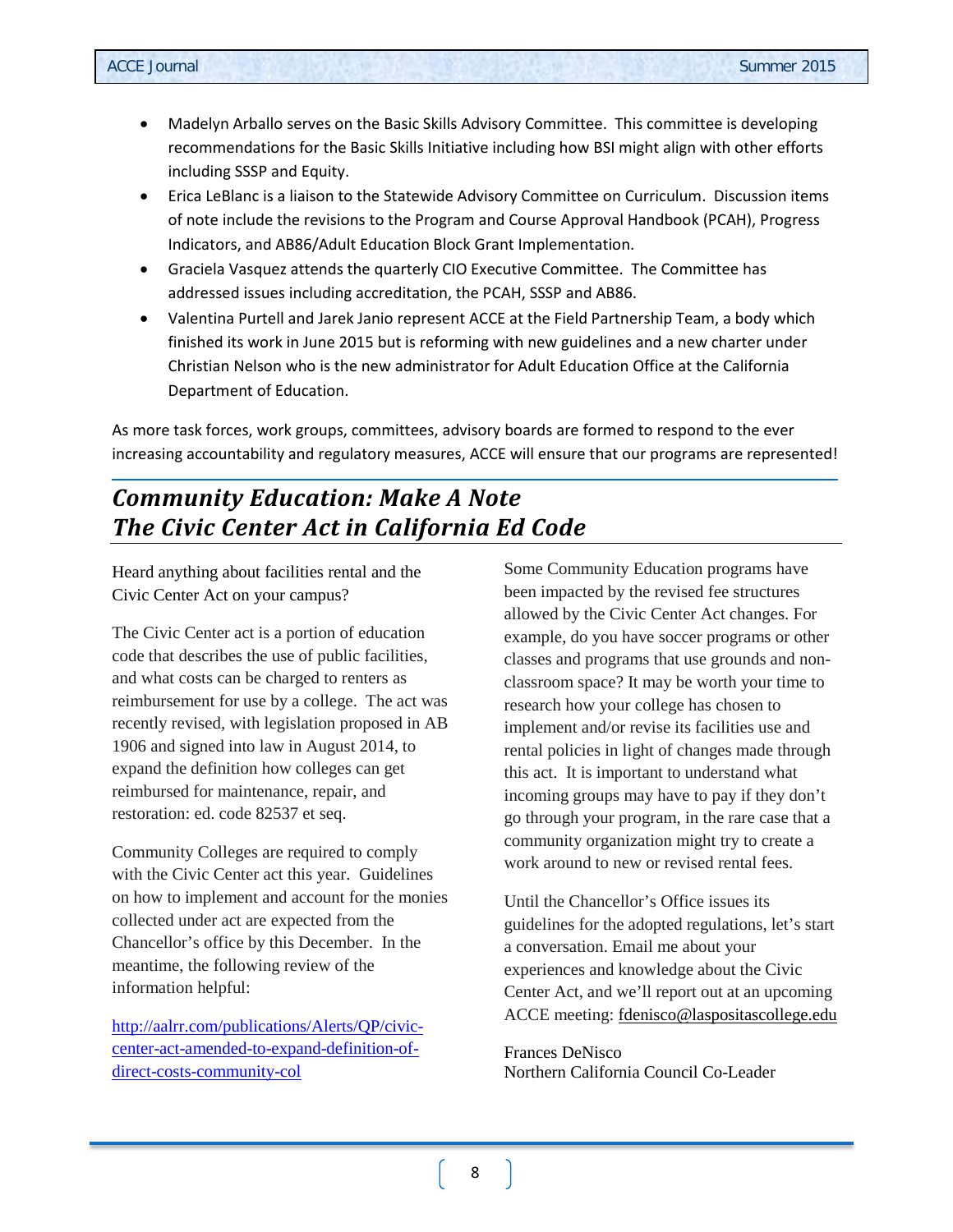

The ACCE Board is seeking the help of two ex officio board appointees:

- ACCE Journal Editor
- ACCE Listserv and Web Content Coordinator

The ACCE Journal Editor will receive \$125 for each quarterly issue of the *ACCE Journal*. The Listserv/Web Content Coordinator will receive a stipend of \$125 per quarter for ensuring that the content of the ACCE website and Community

and Continuing Education listservs are kept up-to-date with fresh content.

If interested, and for more information about these positions, please contact Jarek Janio at (714) 241 5773 or by email a[t janio\\_jarek@sac.edu.](mailto:janio_jarek@sac.edu)

#### You Otter Be Planning to Attend the ACCE Annual Conference in Monterey next February!

Here are some fun facts about Monterey and the surrounding area:

- The Monterey Bay Aquarium attracts nearly 2 million visitors each year to view the 300,000 marine plants and animals that live in this world-class aquarium. The Outer Bay Wing has a million gallon tank that depicts the open ocean, and a three story kelp forest and Deep Seas display show creatures never before brought to the surface.
- In 1948, a young woman by the name of Norma Jean was crowned Castroville's first "Artichoke Queen." Castroville, located on Monterey Bay, produces 85% of

the nation's artichokes.

- The National Steinbeck Center, a 37,000 square-foot facility is believed to be the largest facility devoted to a single American author. Pulitzer prize winner John Steinbeck was born in Salinas in 1902 and lived on the Monterey Peninsula for much of his life.
- Nearly 1/4 million tons of sardines were processed on Cannery Row in 1945, the year John Steinbeck's Cannery Row was published.
- The Lone Cypress tree located on 17-Mile Drive in Pebble Beach and a scenic landmark for the Peninsula, is 200-300 years old. Cypress trees are a species native only to this region, and can live up to 3,000-4,000 years.
- 17-Mile Drive through Pebble Beach is one of only nine private toll roads in the country, and the only one west of Mississippi.
- In 1919, green fees at Pebble Beach were \$2 for gentlemen, and \$1.50 for the ladies. Rates now range from \$350-\$400 per 18-hole round.
- Carmel-by-the-Sea has one art gallery for every 34 residents.







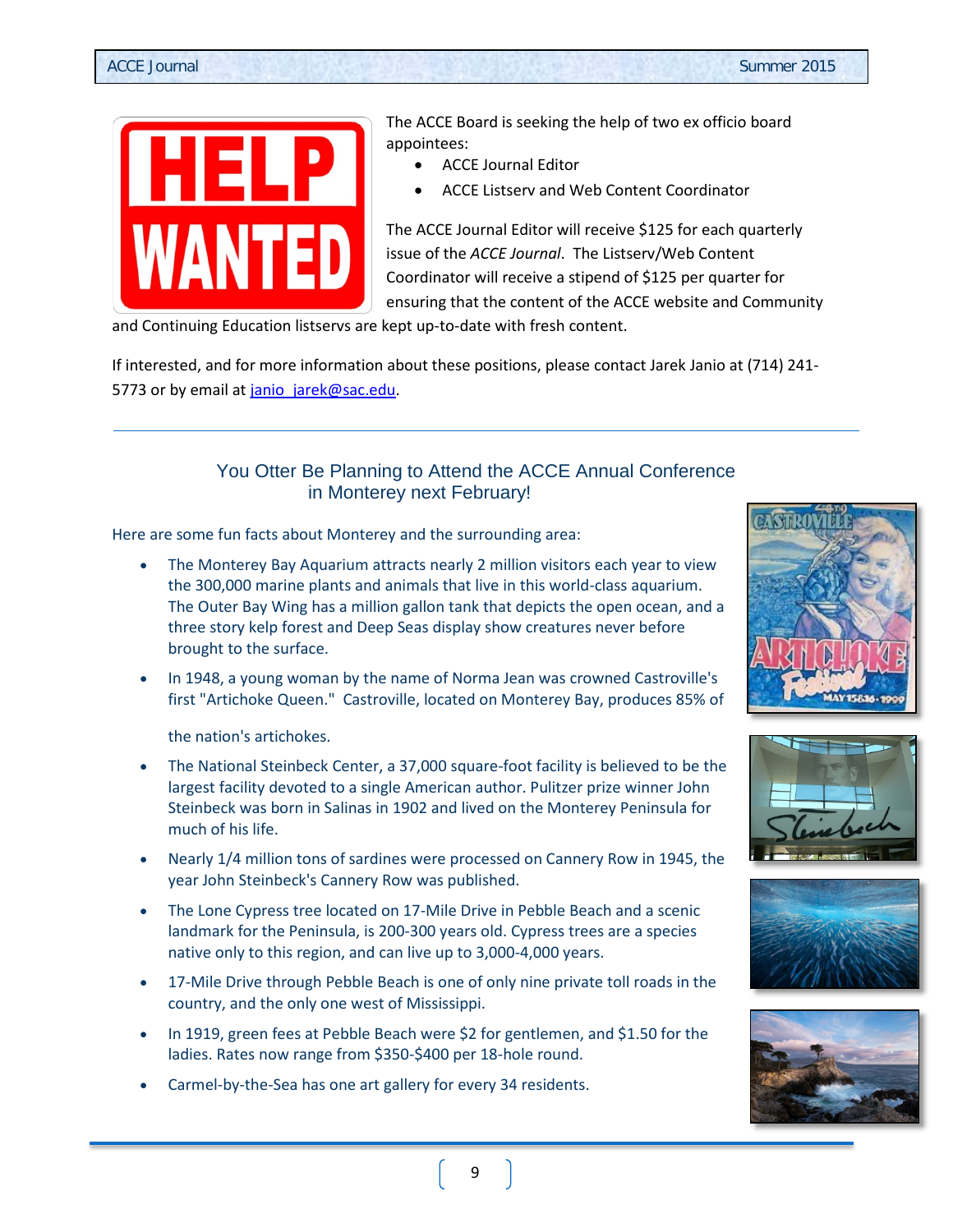# On the Road with…



Summer is a great time to see new sights, explore new territory, rest and regroup. Hopefully all of us will find that sweet spot in our summer schedules when we can refresh and gain a new or fresh perspective on life, our families, our jobs, and our friends and colleagues. Some even go as far as taking a longdistance solo trip, *a la* Robert M. Pirsig's *Zen and the Art of Motorcycle Maintenance* and William Least Heat-Moon's *Blue Highways: A Journey into America* (two favorite novels of mine).

Cem (Gem) Erdem, President and CEO of Augusoft, Inc., went on such a journey this past May, travelling throughout the state to visit with our colleagues at their respective colleges. Cem and "Auggie Doggie" (his faithful companion, pictured at top left) visited staff of Community Education programs at several colleges including Citrus College, Mt. SAC, West Los Angeles College, Pasadena City College, Santa Monica College, Santa Barbara College, Las Positas College, Gavilan College, and Santa Rosa Junior College.

I hope that all of you have the chance to recharge your batteries this summer. Fall is almost upon us, so if you haven't done so already, it's time to *hit the road!*

#### *Erica LeBlanc ACCE Journal Editor and Secretary/Historian*



*Clockwise from the top left: Cem and Auggie Doggie with representatives from Las Positas, Santa Rosa, Pasadena, Citrus, Mt. SAC, WLAC, SMC, Gavilan, and (center) Santa Barbara Colleges.*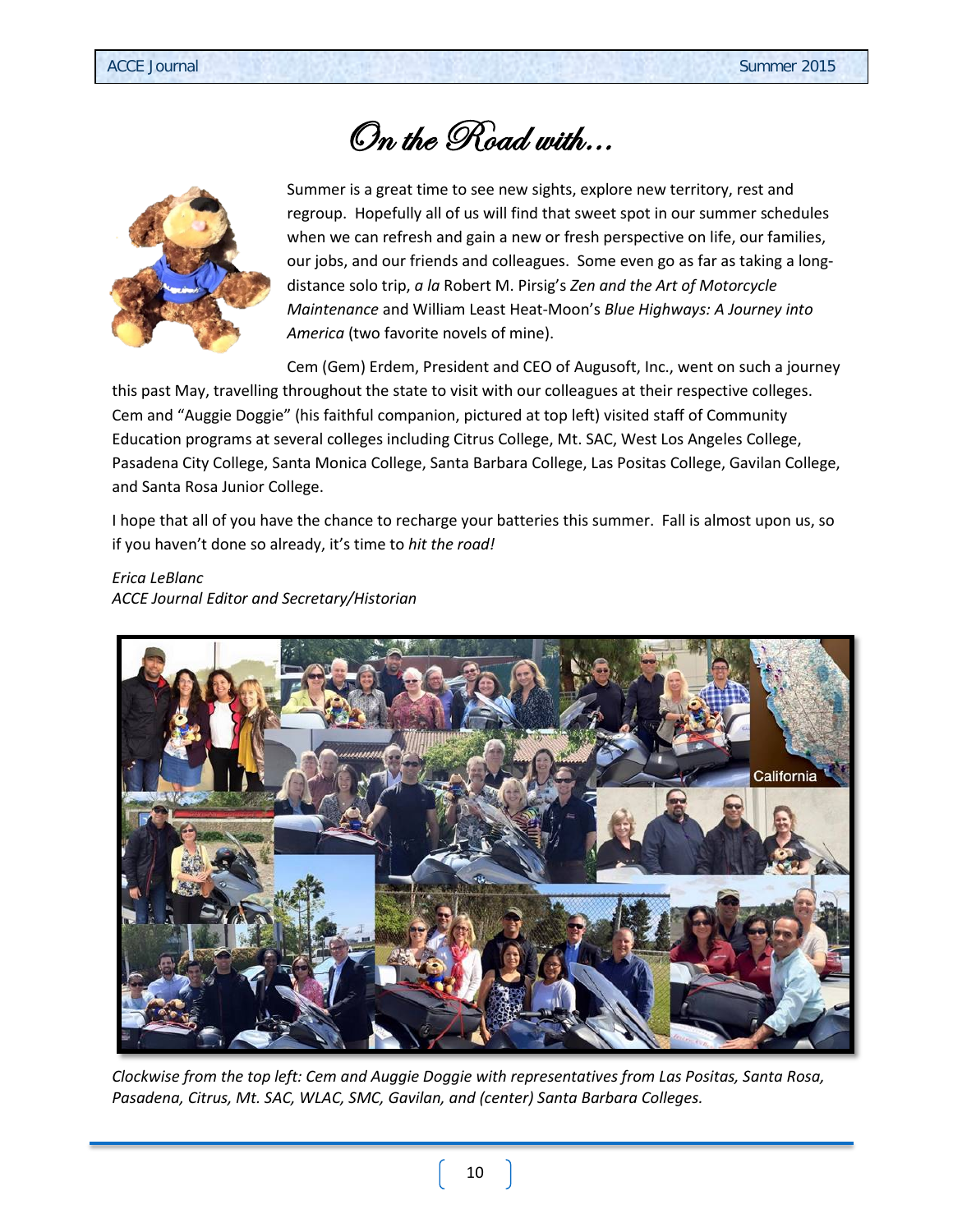#### **Association of Community and Continuing Education Board:**

#### **President**

Jarek Janio, Ph.D. Santa Ana College/Centennial Education Center Phone: (714) 241-5773 [janio\\_jarek@sac.edu](mailto:janio_jarek@sac.edu)

#### **First Vice-President / President-Elect**

Liza Becker, Ed.D. Mt. San Antonio College Phone: (909) 274-5233 [lbecker@mtsac.edu](mailto:lbecker@mtsac.edu)

#### **Second Vice-President, Membership**

Graciela Vasquez Cerritos College Phone: (562) 860-2451 ext. 2490 [gvasquez@cerritos.edu](mailto:gvasquez@cerritos.edu)

#### **Treasurer**

Bob Parker San Diego Continuing Education Phone: (619) 388-4884 [bparker@sdccd.edu](mailto:bparker@sdccd.edu)

#### **Secretary/Historian** Erica LeBlanc

Santa Monica College Phone: (310) 434-4227 [leblanc\\_erica@smc.edu](mailto:leblanc_erica@smc.edu)

**ACCE Journal Editor** Vacant

**Web and Listserv Content Coordinator** Vacant

#### **Past President**

Valentina Purtell North Orange County School of Cont. Ed., Cypress Cntr. Phone: (714) 484-7100 [vpurtell@sce.edu](mailto:vpurtell@sce.edu)

#### **Chancellor's Office ACCE Liaison** Chantee Warner CCC Chancellor's Office Phone: (916) 327-4260 [cwarner@cccco.edu](mailto:jescajeda@cccco.edu)

#### **Council Leaders**

#### **Community Education Co-Council Leaders**

*Northern Co-Council Leaders*: Rosie Armstrong Gavilan College Phone: (408) 852-2802 [rarmstrong@gavilan.edu](mailto:rarmstrong@gavilan.edu)

Frances DeNisco Las Positas College Phone: (925) 424-1467 [fdenisco@laspositascollege.edu](mailto:fdenisco@laspositascollege.edu)

*Southern Council Leader*: Vacant

#### **Continuing Education Co-Council Leaders**

Madeline Arballo Mt. San Antonio College Phone: (909) 274-7500 x4845 [marballo@mtsac.edu](mailto:marballo@mtsac.edu)

Mia Ruiz Cuesta College Phone: (805) 591-6270 [mruiz@cuesta.edu](mailto:mruiz@cuesta.edu)